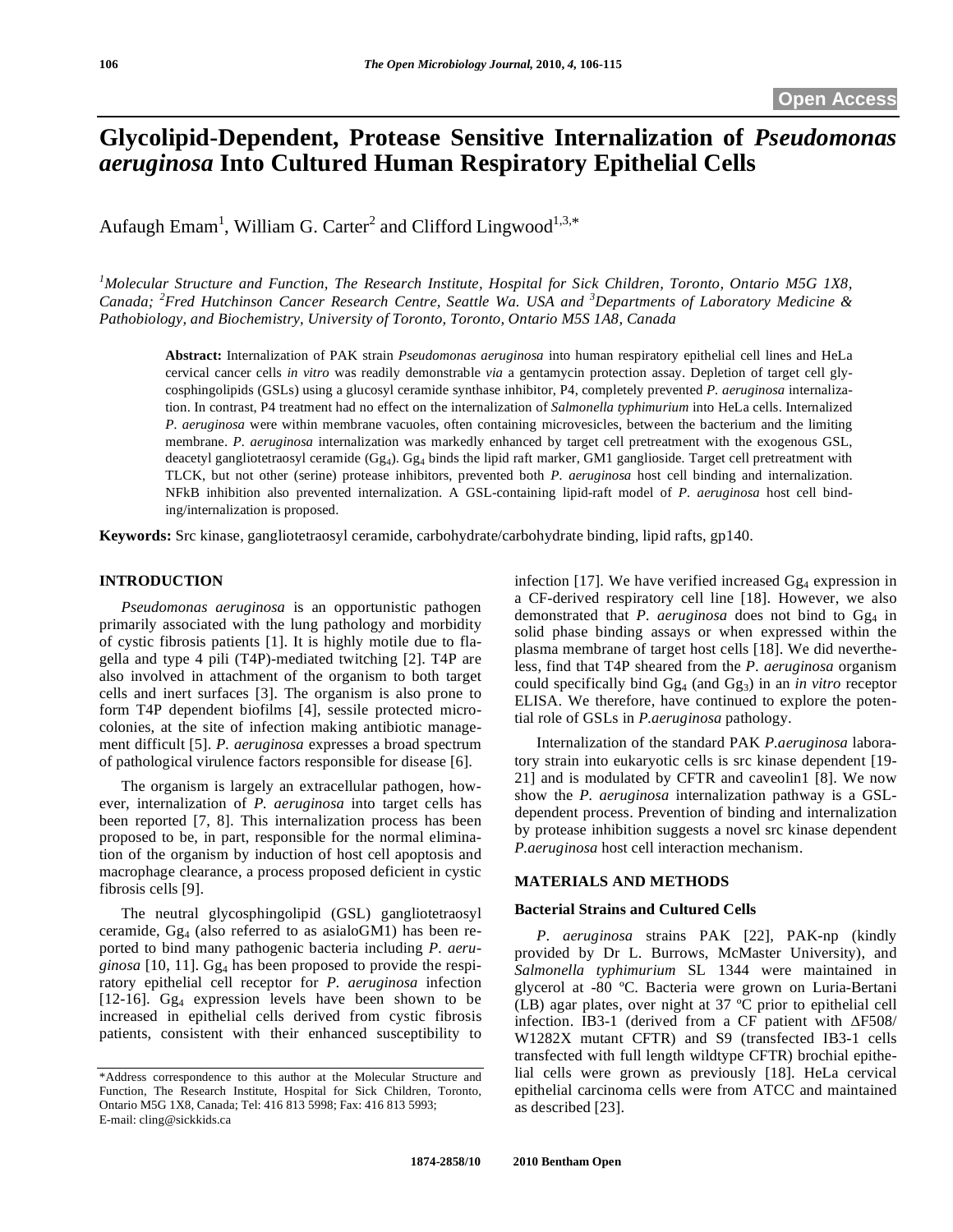#### **GSL Depletion**

P4 (1-phenyl-2-palmitoylamino-3-pyrrolidino-1-propanol) was a generous gift from Dr. J. Shayman, University of Michigan. It is an inhibitor of glucosylceramide synthase, the enzyme catalyzing the first glycosylation step in the synthesis of glucosylceramide-based glycosphingolipids [24] to prevent the synthesis of most gangliosides and neutral GSLs. IB3-1-1, S9 and HeLa cells were maintained in medium containing 1uM P4 reconstituted in DMSO, for at least 10 days as previously [18]. To test the effect of selective neutral GSL depletion on *P. aeruginosa* internalization, cells were treated with  $8\mu$ M cyclosporine A [25] for a minimum of 3 days prior to confluency and bacterial internalization assay.

#### **Synthesis of Deacetyl Gangliotetraosyl Ceramide**

 A solution of gangliotetraosyl ceramide (Gg4, 2 mgs, 1.5 umol, weighted average molecular weight,  $1291.8 \text{ gmol}^{-1}$ , prepared from acid hydrolysis of GM1 ganglioside [26]), was portioned into a reaction tube and dried under a flow of nitrogen. Sample was kept under vacuum in a desiccator containing phosphorus pentoxide for 6 hours. The dry sample was dissolved in methanolic NaOH (2 mLs of 1 M NaOH in dry MeOH), sonicated and heated at 72 to 74 C for 2 hours. The reaction mixture was cooled to room temperature, neutralized with HCl (6 M HCl) and most of the methanol was removed under vacuum to yield a syrupy material. This material was dissolved in water (15 mLs), desalted on a C-18 reverse phase column and the methanolic fraction was dried. Sample was then dissolved in CHCl<sub>3</sub>: MeOH:  $H<sub>2</sub>O$ ; 90: 10: 0.5 (3 mLs) and loaded on to a silica column (silica:  $35-70$  micrones, suspended in CHCl<sub>3</sub>: MeOH; 98: 2, bed volume: 1.5 cm o. d., 2 cm height) column and eluted with the following solvents; C: M:  $H_2O$ ; 90:15:1 (1, 15 mL fraction), C: M: H<sub>2</sub>O; 80: 20: 2 (6, 2 mL) fractions), C: M:  $H<sub>2</sub>O$ ; 65: 25: 4 (until product was eluted).

# **TLC Overlay to Detect GSL-GSL Binding**

 2g GSL were spotted on TLC. Plates were blocked for 1hr at room temp. with1%BSA in PBS and washed 3x in PBS. The plates were incubated with  $10\mu\text{g/mL}$  Gg<sub>4</sub> in RPMI 1640 containing 10% FBS for 30 mins at 37°C. The plates were washed and incubated with Mab anti $Gg_4$  for 2 hr at room temp., washed, and incubated with HRP conjugated anti mouse antibody for 1hr. After washing, bound anti $Gg_4$ was detected using 4-chloronaphthol.

# **Gentamycin Resistance Assay for Quantification of Internalized Bacteria**

 IB3-1 and S9 cells P4 treated and untreated were grown in LHC-8 media. HeLa cells were grown in DMEM media. All cell lines were grown in 6 or 12 well plates at 37ºC to reach confluency for internalization assay. Bacteria were grown on LB plates over night, scraped from the plate and washed in PBS by centrifugation at 3000 r.p.m. for 5 minutes. They were resuspended in RPMI-160 with 10% fetal bovine serum (FBS) supplemented with 1% Hepes buffer to OD of  $0.07-0.09$  ( $\sim 10^8$  bacteria ml<sup>-1</sup>). *Salmonella typhimurium* was grown in 2 ml LB broth with 50 µg/ml of gentamycin at 37 ºC, over night to remove any hypersensitive organisms, and subcultured  $(300 \mu l)$  was added to 10 ml of LB) for a further 3 hours at 37 ºC. The culture was then

centrifuged at 10000g for 2 minutes, resuspended in PBS supplied with  $Mg^{2+}$  and  $Ca^{2+}$  and adjusted to an OD of 0.1 prior to infection. Bacterial cultures were confirmed to be 100% susceptible to  $400\mu\text{g/mL}$  gentamycin. Cells were infected with bacteria (M.O.I of  $~100$ ) for 30 minutes. This time was the maximum under which *P.aeruginosa* host cell binding was T4P-dependent [18]. Unbound bacteria were washed off three times with PBS. The remaining extracellular bacteria were killed with  $400 \mu g.m^{-1}$  gentamycin in RPMI 1640, for 2 hours at 37 ºC. Cells from at least three wells were washed and lysed with 0.5% Triton X-100 (Sigma) in PBS for 15 minutes at room temperature. Aliquots of cell lysates were serially diluted and plated on LB plates. The plates were incubated over night at 37 ºC and the colonies were counted the next day.

 To test the effect of soluble GSL analogues or inhibitors on *P. aeruginosa* internalization, epithelial cells were grown in 96 well plates just to confluency and preincubated with varying concentrations of the compounds for 30 minutes. Cells were washed with medium 3x prior to *P. aeruginosa* infection and internalization.

# **Statistical Analysis**

 Data for gentamycin protection assays are reported as a mean of at least three experiments with error bars representing standard deviation. Significance was calculated using a two-tailed t-test with significance defined and a p value of less than 0.05.

# **Electron Microscopy TEM**

 For transmission electron microscopy, S9, IB3-1-1 and P4 treated S9 cells were grown in 10-cm-diameter tissue culture dishes until confluent. The cells were then infected *with P. aeruginosa* PAK, as described above. After washing six times in PBS to remove nonadherent bacteria, the monolayers were fixed with 2.5% glutaraldehyde in 0.1 M phosphate buffer, pH 7.4, for 10 minutes at room temperature. Cells were scraped from the tissue culture dishes and centrifuged at 600 rpm in the buffered fixative. The cell pellets were next postfixed in 1% aqueous osmium tetroxide for 1 h. Dehydration was then performed in graded acetone, followed by embedding in epoxy resin. Osmium fixation, dehydration, and embedding were conducted in a Pelco Biowave microwave oven (Pelco International, Redding, CA). Onemicrometer-thick sections were stained with toluidine blue, and ultrathin sections were stained with uranyl acetate and lead citrate. Transmission electron microscopy examination was performed using a JEM 1011 (Joel USA Corp., Peabody, MA) transmission electron microscope with a CCD camera system (AMT, USA.) attached.

# **RESULTS**

#### **GSL Dependency of** *P. aeruginosa* **Invasion**

 *P*. *aeruginosa* internalization into IB3-1 and S9 cells could be readily detected by protection from gentamycin. There was no significant difference between internalization into these cell lines (Fig. **1**). *P. aeruginosa* internalization into HeLa cells was slightly less effective. Although we have shown that GSL depletion of target cells has no effect on initial *P. aeruginosa* adhesion [18], depletion of neutral and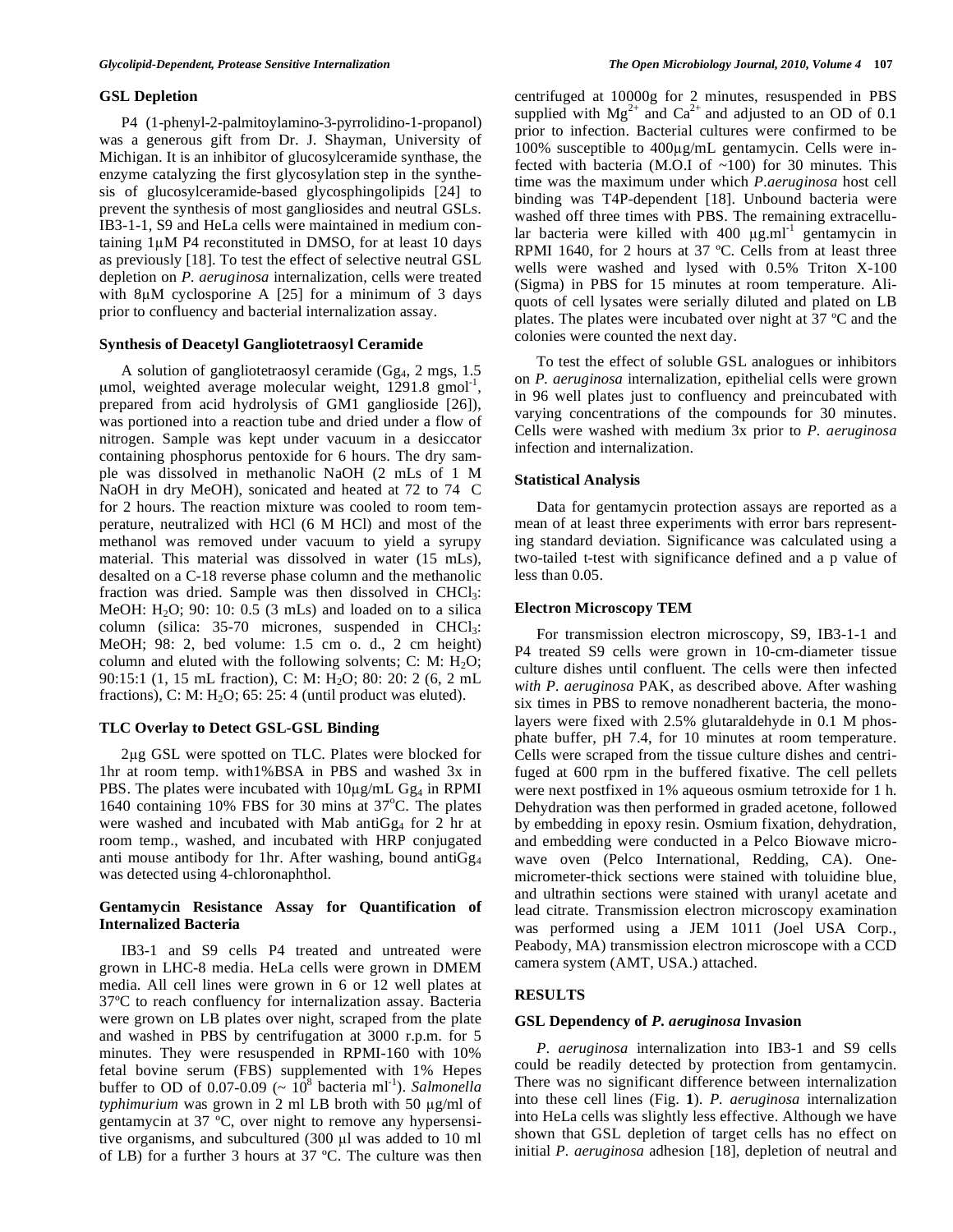acidic host cell GSLs by P4 had a major inhibitory effect on *P. aeruginosa* internalization in S9, IB3-1 and HeLa cells (Fig. **1a**). In contrast, selective inhibition of neutral GSL biosynthesis with cyclosporin had little inhibitory effect (Fig. **1b**), indicating the acidic ganglioside GSL fraction was of primary importance. Internalization was pili dependent since the T4P mutant *P. aeruginosa* strain did not internalize (Fig. **1c**). However, this may result from the lack of cell attachment seen for this mutant [18].

 We compared the effect of GSL depletion on the internalization of *P. aeruginosa* and *Salmonella typhimurium* into



**Fig. (1).** *P. aeruginosa* **internalization into airway epithelial cells. a)effect of total GSL depletion.** IB3-1 and S9 cells were treated  $\pm$  P4, infected with *P. aeruginosa* at an M.O.I. of 100 for 30 minutes and internalization was quantified by gentamycin protection assay. Panels show comparison of *P. aeruginosa* internalization by IB3-1 and S9 cells (**A**), and internalization by IB3-1 (**B**) and S9 (**C**), before and after P4 treatment. *P. aeruginosa* internalization by HeLa cells before and after P4 treatment was also measured (**D**). *P. aeruginosa* internalization into control S9, IB3-1 and HeLa cells were  $\sim 10^5$ ,  $10^6$  and  $3x10^4$  *P. aeruginosa* /10<sup>7</sup> cells respectively. Data represent means  $\pm$  SD of three experiments. **b) effect of neutral GSL depletion.** S9 cells were treated with cyclosporin A for 72 hours prior to internalization assay. CsA selectively inhibits neutral GSL biosynthesis. Cells were infected with an M.O.I. of 100 for thirty minutes. The concentration of cyclosporine A added to the growth medium in  $\mu$ M is shown. Data represent means  $\pm$  SD of three experiments. **c) effect of T4P depletion** S9 cells were infected with PAK or its mutant non-piliated strain PAK-np at an M.O. I. of 100 for 30minutes. Data represent mean ± SD of three individual experiments. Non-piliated organisms are not internalized. \* indicates p<0.05.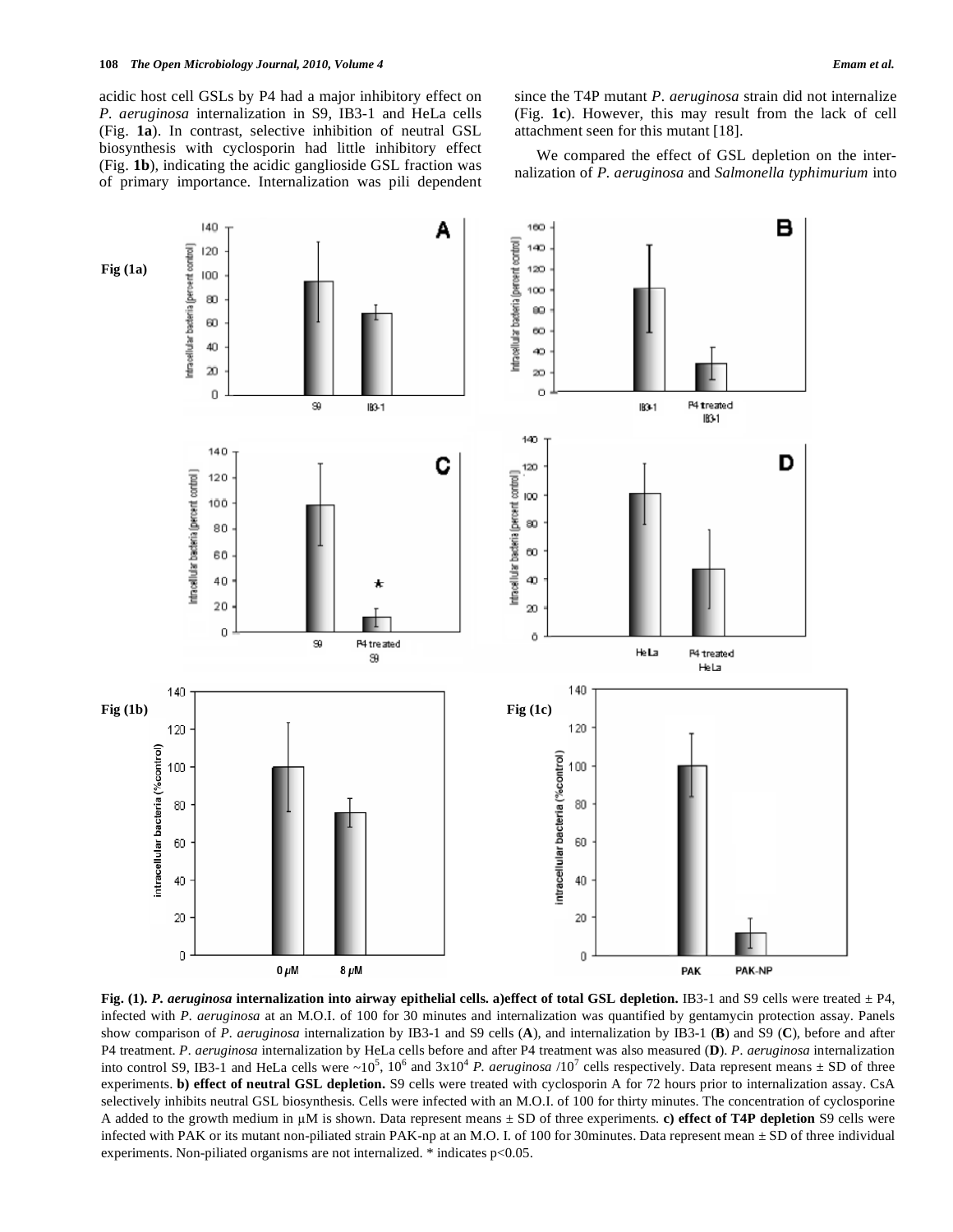

**Fig. (2). Effect of GSL depletion on** *Salmonella typhimurium* **internalization by S9 and HeLa cells.** S9 (A) and HeLa (B) cells were treated with P4, and infected with *Salmonella* for 30 minutes prior to quantification of internalization. Data represent means ± SD of three experiments. Internalization was unaffected by P4 treatment

the same cells viz HeLa cells, commonly used in the study of *Salmonella* internalization, and S9 cells. *Salmonella typhimurium* is an obligate intracellular pathogen and the mechanism of host cell invasion is well characterized, involving a type III secretion system [27, 28]. Although interaction between *Salmonella* components and host cell GSLs have been reported [29], no role in internalization has been implied. In contrast to *P. aeruginosa*, *Salmonella* internalization into either S9 or HeLa cells was unaffected by GSL depletion (Fig. **2**).

# *P. aeruginosa* **Containing Vacuoles**

 Electron microscopy showed that the GSL-dependent internalized *P. aeruginosa* were contained within tightly apposed membrane vacuoles (Fig. **3a,b**). In cross section, only a single organism per vacuole was seen (Fig. **3b A**). Occasional longitudinal sections showed two, head to head organisms. Organisms near the cell periphery tended to show close apposition of bacterial and host vacuole membrane. In the more central vacuoles in the cell, a significant space between these membrane was observed and this space contained very small bilayer vesicles (Fig. **3b E,F**). A few such vesicles could be distinguished between the bacterium and host membrane even in the tightly enveloped vacuole.

# **GSL Stimulation of** *P. aeruginosa* **Invasion**

 Although *P. aeruginosa* do not bind GSLs on target cells, we established that the type IV pili (T4P) when released from the organism, can in fact, bind  $Gg_4$  [18]. Since the pili are lost from internalized *P. aeruginosa,* we questioned whether the GSL binding T4P phenotype played any role in GSL dependent *P. aeruginosa* invasion. As a first step, potentially competitive exogenous GSLs were tested. Pretreatment of S9 or IB3-1 cells with purified deacetyl $Gg_4$  resulted in a remarkable stimulation of *P. aeruginosa* internalization (Fig. **4**). Gg4 had a similar, but less potent stimulatory effect. A control GSL analogue deacetylGb4, had no effect. When cells were pretreated with P4 to deplete endogenous GSLs, deacetylGg4 stimulation less, suggesting endogenous GSLs play a role in the stimulation. To determine whether the



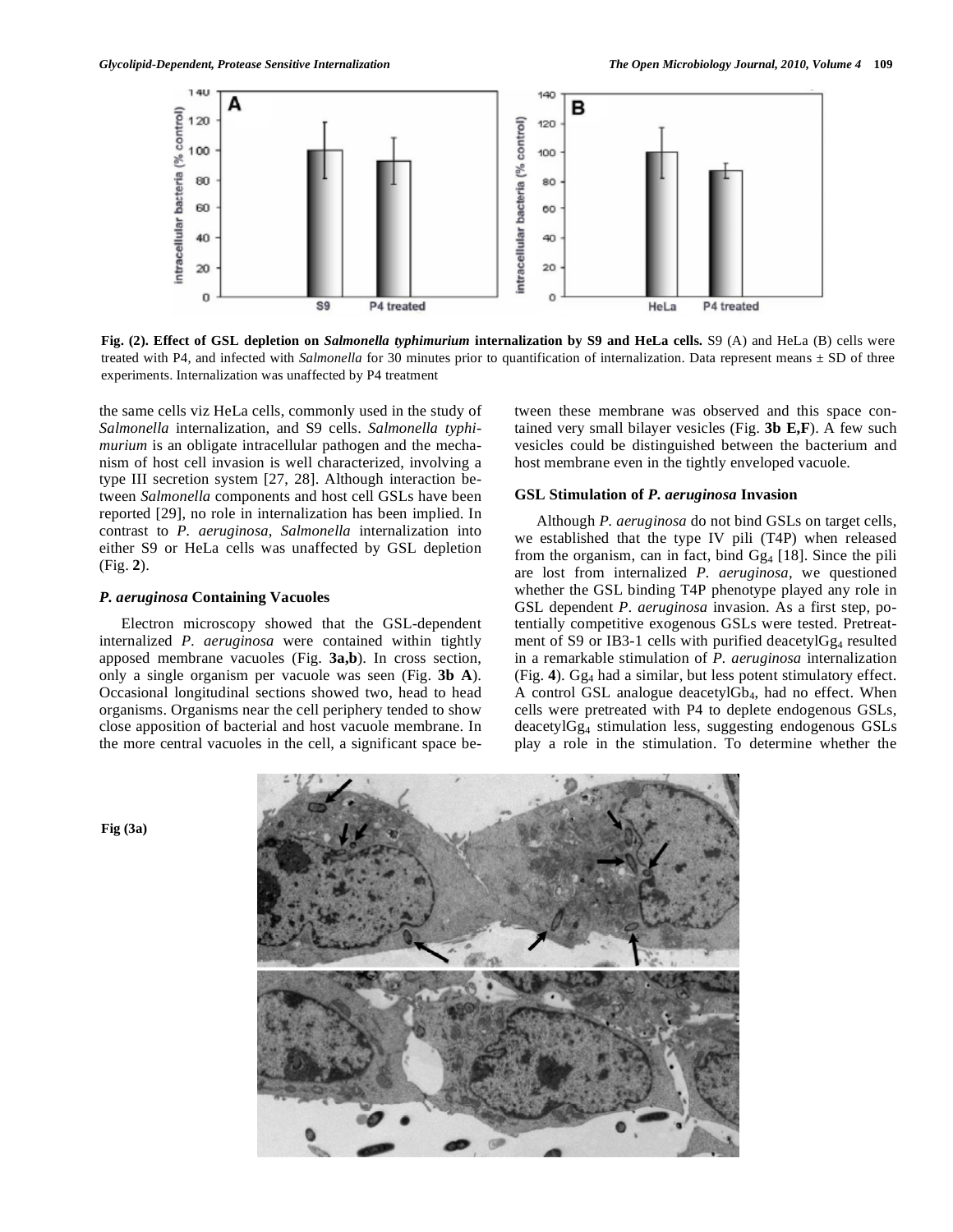

**Fig. (3). Electron microscopy of internalized P. aeruginosa. a) S9 cells**  $\pm$ **P4 pretreatment were infected with PAK bacteria and after 30** mins, were fixed and processed for EM. a) comparison of untreated (upper) and P4 treated cells (lower). Internalized *P. aeruginosa* are arrowed. Bar= 4M. **b**) Intracellular *P. aeruginosa* within host cell vesicles A-F. In panels A,B,C the S9 cell membrane is uppermost. Bar= A-E 500nm F,100nm. Organisms are internalized for the most part, into individual membrane vesicles. The vesicle membrane is closely apposed to the bacterium for organisms proximal to the cell surface (**A**,**B**,**C**). For more distal vesicles, a space between these membranes is apparent (**B**,**C**). This space contains microvesicles (**D**-**F**) associated with both the host (**D**,**E**) and bacterial (**E**,**F**) membranes. No overt morphological distinction was seen for the few *P. aeruginosa* containing vesicles in P4 treated cells.



**Fig. (4). Exogenous glycosphingolipids can increase** *P. aeruginosa* **uptake by airway epithelial cells.** Cells were incubated with deace $t$ ylGg<sub>4</sub> for 30 minutes prior to internalization assay, they were infected at an M.O.I of 100. Internalized bacteria were quantified by gentamycin protection assay. **A** shows the results of internalization by S9, **B** shows internalization by IB3-1, after pretreatment with deacetylGg4. **C** shows internalization by IB3-1, after pretreatment with  $Gg<sub>4</sub>$ , **D** shows internalization by P4 treated IB3-1 cells after pretreatment with deacetylGg4, **E** shows the change in *P. aeruginosa* internalization into IB3-1 cells after pretreatment with exogenous deacetylGb4 and **F** shows the effect of BAPTA on *P. aeruginosa* internalization into IB3-1 cells. *P. aeruginosa* internalization is significantly enhanced by pretreatment with deacetylGg<sub>4</sub> but not deacetylGb<sub>4</sub>. Native Gg<sub>4</sub> is less effective and deacetylGg<sub>4</sub> stimulation is not significant for P4 treated cells. Calcium chelation by BAPTA does not affect internalization indicating no role for GSL regulated purine receptors. The concentration of exogenous GSL analogues in  $\mu$ g/mL are shown. Data represent means  $\pm$  SD of three experiments. \* indicates p<0.05.

known linkage between Gg<sub>4</sub> and calcium-dependent purine nucleotide receptor signaling [30, 31] could play a role, the effect of the standard calcium chelator, BAPTA [32] was assessed. This did not reduce *P. aeruginosa* internalization, suggesting that the BAPTA-sensitive purine receptor signaling pathway is not involved.

# **DeacetylGg4 Binds to GM1 Ganglioside**

Since GSL depletion was found to reduce deacetylGg<sub>4</sub> stimulated *P. aeruginosa* internalization, we considered whether endogenous GSLs could play a role in this process. We assessed whether a carbohydrate-carbohydrate interaction might be important by determining the direct interaction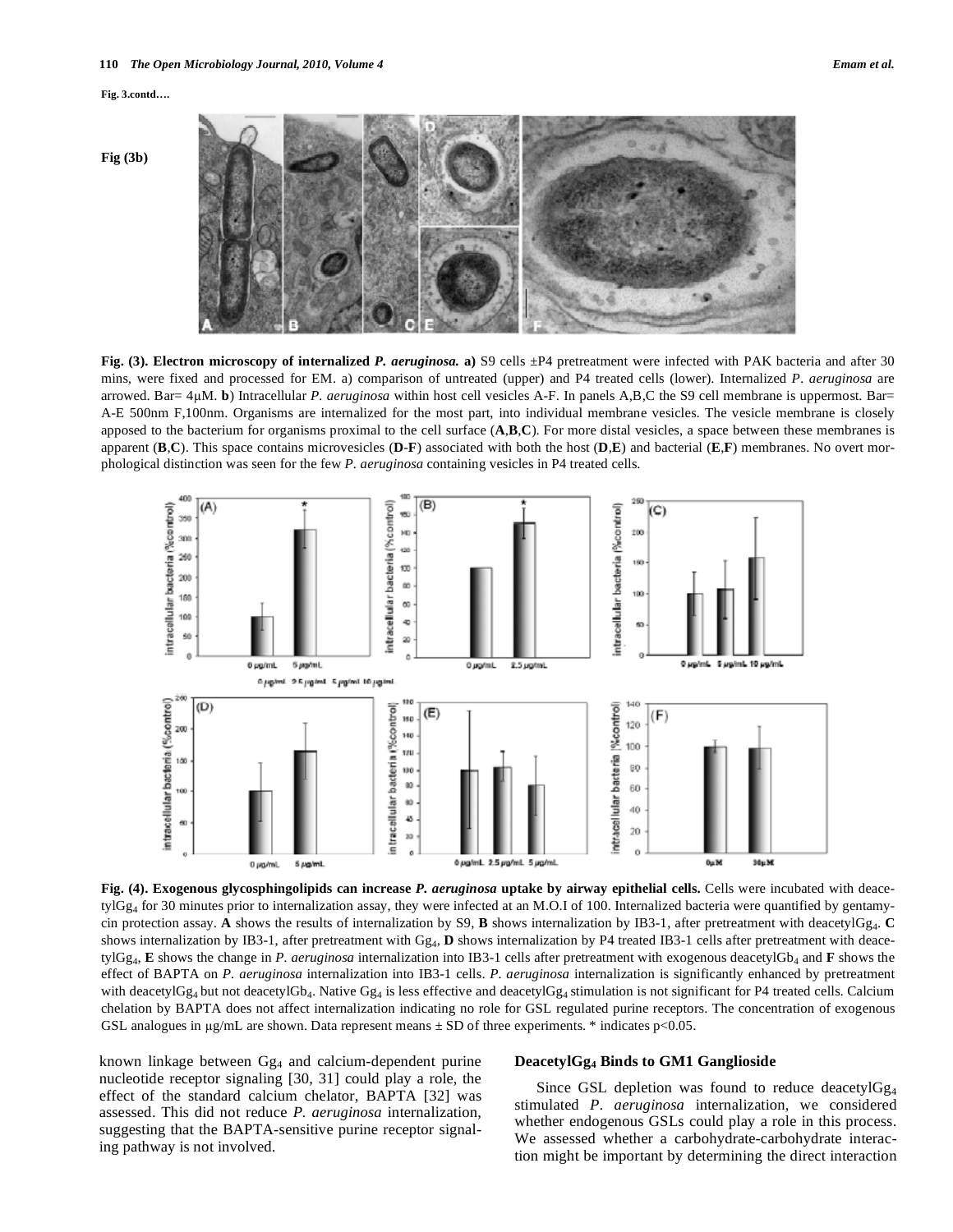#### *Glycolipid-Dependent, Protease Sensitive Internalization The Open Microbiology Journal, 2010, Volume 4* **111**

of deacetylGg4 with a panel of purified GSLs by using a TLC overlay immunodetection procedure (Fig. **5**). We found significant binding to GM1 ganglioside,  $Gg<sub>3</sub>$  and lactosyl ceramide (LacCer). No binding to  $Gb_4$  was observed. The lack of binding to GM3 as compared to strong binding to LacCer, indicates charge plays no role, or even inhibits,  $deacetylGg<sub>4</sub> - GSL binding.$ 

# **Protease Inhibition Prevents** *P. aeruginosa* **Epithelial Cell Invasion**

 S9 represents wildtype respiratory epithelial cells, strongly protected by GSL depletion. Brief pretreatment of the S9 cells with the trypsin inhibitor, TLCK prevented *P. aeruginosa* internalization as effectively as GSL depletion (Fig. **6**). Elimination of the antibiotic treatment to assess cell bound, in addition to internalized organisms (Fig. **6B**) shows that TLCK reduces *P. aeruginosa* cell binding, in addition to internalization. We estimate 1 organism is internalized/100 untreated cells and previous assessment of binding [18] shows ~4 organisms bound/cell, giving an internalization efficiency of ~0.25%. Thus TLCK treatment of target cells prevents >99% *P. aeruginosa* cell binding. The inhibitory effect was not a consequence of trypsin inhibition since the trypsin inhibitor, AEBSF was without effect.

 TLCK also is active against some serine proteases such as thrombin and plasmin and some cysteine proteases such



**Fig. (5). GSL binding of deacylGg4.** GSLs were applied to tlc plates dried and detected by orcinol spray for carbohydrate (upper panels). A separate series of GSL dot blots was incubated with deacylGg4 and any bound Gg4 detected by immunostaining with Mab antiGg4 (middle panels). **a**) GM3 ganglioside, **b**) GM1 ganglioside, **c**) Gg3, **d**) Gb4, **e**) LacCer. No reaction was seen in the absence of anti $Gg_4$  or without incubation with deacyl $Gg_4$ . Bound deacyl $Gg_4$ detected for each GSL was quantitated using Image J (lower panel). DeacylGg<sub>4</sub> bound LacCer>Gg<sub>3</sub>>GM1.

as papain. In addition, TLCK is a selective inhibitor of  $NFKB$  [33]. In preliminary studies, we established that the NF<sub>K</sub>B inhibitor, PPM-18 [34] also prevented *P. aeruginosa* internalization (Fig. **6C** panel A), suggesting that this transcription factor could be involved in the GSL dependent *P. aeruginosa* entry process. Suramin, an inhibitor of tyrosine phosphatases [35], CFTR [36] and serine proteases [37], had no significant effect on *P. aeruginosa* internalization (Fig. **6C** panel B).

# **DISCUSSION**

#### **GSL Dependent Internalization**

 We have shown a GSL-dependent pathway for the selective internalization of *Pseudomonas aeruginosa* into human epithelial cells. Treatment of target cells with P4 under conditions to completely deplete GSLs [18] prevents internalization. This is not a general prevention of bacterial invasion since Salmonella internalization is unaffected. *P. aeruginosa*  without T4P were not internalized but this mutant is defective in target cell binding [18] which is likely a crucial step for internalization. The intracellular vacuoles containing *P. aeruginosa* are morphologically consistent with previous studies on *P. aeruginosa* invasion [38] in which the vacuoles were defined as endosomes fused with secondary lysosomes [39]. PLC-dependent vaculolar membrane destruction and free cytosolic bacteria have been observed within one hour [39]. While free cytosolic bacteria were not found in our short-term studies, the small intravacuolar vesicles observed for the more distal organisms could represent an early stage of this escape process. *P. aeruginosa* produce such vesicles in culture and these contain virulence factors including PLC and proteases [40]. These vesicles are increased by gentamycin treatment, but gentamycin was not used in our EM studies. Moreover, bacteria more distant from the plasma membrane were associated with more vesicles than those more proximal to the cell surface, presumably more recently internalized, and a vesicle-containing space between the bacterial and host cell membranes becomes apparent. This would be consistent with intracellular induction of bacterially derived vesicle formation and the destruction of the host vacuolar membrane by the hydrolytic enzymes they contain.

#### **GSLs and Src Kinase Rafts**

 *P. aeruginosa* host cell invasion is dependent on tyrosine phosphorylation and inhibition of lipid raft associated src kinases [19-21, 41] or the src-related Abl kinase [42] prevents internalization without affecting *P. aeruginosa* cell binding. Raft depletion *per se*, *via* cholesterol restriction, also prevents internalization [41, 43] and depletion of the cholesterol binding caveolin1 also restricts entry [8]. Src kinases are found associated with the cytosolic face of GSL enriched plasma membrane lipid microdomains or rafts [44]. Lipid rafts containing CFTR have been implicated in *P. aeruginosa* internalization [8, 45 , 46]. Gangliosides, particularly GM3 [47-50], have been found associated with Src kinases and have been shown to modulate Src kinase activity [51]. These GM3/src kinase containing domains have been termed a 'glycosynapse' [52]. GM3 can selectively recruit Csk, a negative regulator of src kinase, to such a glycosynapse [53]. Gangliosides can also modulate growth factor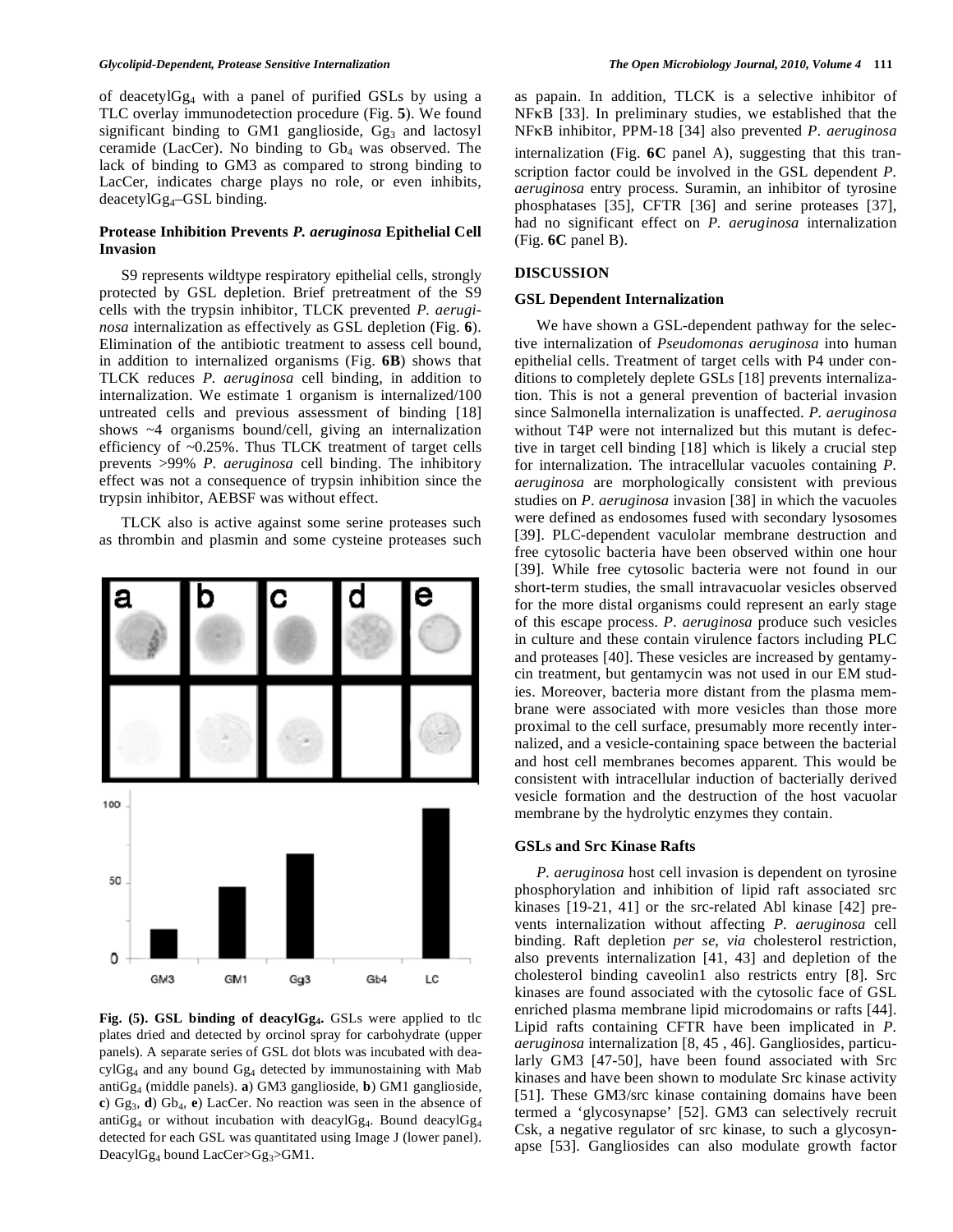

Fig. (6). TLCK prevents *P. aeruginosa* internalization. A) S9 cells were pretreated with 50µM TLCK for 1hr at 37<sup>o</sup>C prior to assay of *P*. *aeruginosa* internalization. The effect was compared to that of P4 GSL inhibition. **B)** the effect of TLCK on *P. aeruginosa* colonies for S9 cells with (internalized bacteria only) and without (internalized+host cell attached bacteria) gentamycin was measured. **C)** S9 cells (lane 1) were pretreated with P4 (lane 2) or 100M AEBSF for 30mins. **D**) S9 cells (lane 1) were pretreated with P4 (lane 2), 10M PPM-18 for 1hr (lane 3) or 50 $\mu$ M suramin overnight (lane 4). Data represent means  $\pm$  SD of three experiments. \* indicates p<0.05.

receptor kinase activity within lipid rafts [54, 55]. Thus, GSL modulation of raft kinase signaling may provide the basis of the GSL dependent *P.aeruginosa* internalization we have found.

 Inhibition of glucosyl ceramide synthase prevents the synthesis of most GSLs(neutral and acidic) [24]. A few galactosyl ceramide-based GSLs (primarily galactosyl ceramide and sulfogalactosyl ceramide) remain unaffected. We have previously shown that inhibition of MDR1 by inhibitors such as CsA, results in the depletion of cell neutral GSLs without affecting the acidic ganglioside fraction [25, 56]. Our finding that P4 was more effective to prevent internalization than cyclosporin A, may therefore implicate target cell gangliosides in this process. GM1 is the major ganglioside of many cells and is used as the gold standard lipid raft marker in many studies [57]. GSL-enriched lipid rafts are involved in the internalization of many microbial pathogens [58] including *P. aeruginosa* [41 , 43]. Stimulation of *P. aeruginosa* internalization by pretreatment of target cells with Gg<sub>4</sub>, might indicate that raft GM1 mediates the GSL-dependent internalization pathway, if  $Gg<sub>4</sub>$  was sialylated to form  $GM1$ . Gg4 has been shown to accumulate in CF cells [17, 59] and we have verified this for IB3-1 versus S9 cells [18]. The  $Gg<sub>4</sub>$ accumulation in CF cells has been ascribed to a defect in sialylation [60] (which would reduce GM1 synthesis), induced by an altered Golgi pH in CF cells, resulting in the accumulation of  $Gg_4$  [61]. However, the common GM1 is GM1a in which the sialic acid is linked to the internal galactose.  $Gg_4$  (asialoGM1) is not the precursor of GM1a and therefore, lack of sialylation would not result in  $Gg<sub>4</sub>$  accumulation. Thus, exogenously added (or endogenous) Gg<sub>4</sub> would not be anabolized to generate GM1a ganglioside.

Ligation of  $Gg<sub>4</sub>$  has been shown to mediate signal transduction through the purine nucleotide receptor [31] to activate Erk kinase and this has been shown to augment signaling through Toll-like receptor 5 [30]. However, this process of Erk activation has been shown to be strictly calcium dependent and we were unable to demonstrate any effect of calcium chelation in our studies, suggesting that  $Gg_4$ /purine nucleotide receptor signaling is not central.

 GSLs are poorly water-soluble and this hampers their use as pharmacological tools. We have designed a procedure for the generation of soluble GSL mimics which retain bioactivity by exchanging the GSL fatty acid for an adamantane frame [62]. The generation of such mimics for aminosugar containing GSLs is more complex since deacetylation of the amino sugar can be a confounding problem. We have developed procedures for the selective deacetylation/reacetylation of amino sugars and deacylation/reacylation of the sphingoid base [63]. In the present studies however, we found that deacetylation of the amino sugar of  $Gg_4$  alone was sufficient to engender significant water solubility, likely due to the generation of the charged amino function. DeacetylGg4 was more stimulatory for internalization than was  $Gg<sub>4</sub>$  itself, and exogenous Gg4 has been previously reported to stimulate *P. aeruginosa* internalization [15]. Pretreatment of the bacteria, rather than target cells, with deacetyl $Gg_4$  had no effect on subsequent target cell internalization. Thus, the effect is dependent on host cell factors. In the time frame of our experiments, exogenous deacetylGg4 could be reacetylated and incorporated as a plasma membrane component. IB3-1 cells contain more endogenous  $Gg<sub>4</sub>$  than S9 cells and the surface expression of  $Gg<sub>4</sub>$  in IB3-1 cells is much greater than S9 cells (barely detectable) [18]. Since IB3-1 cells were slightly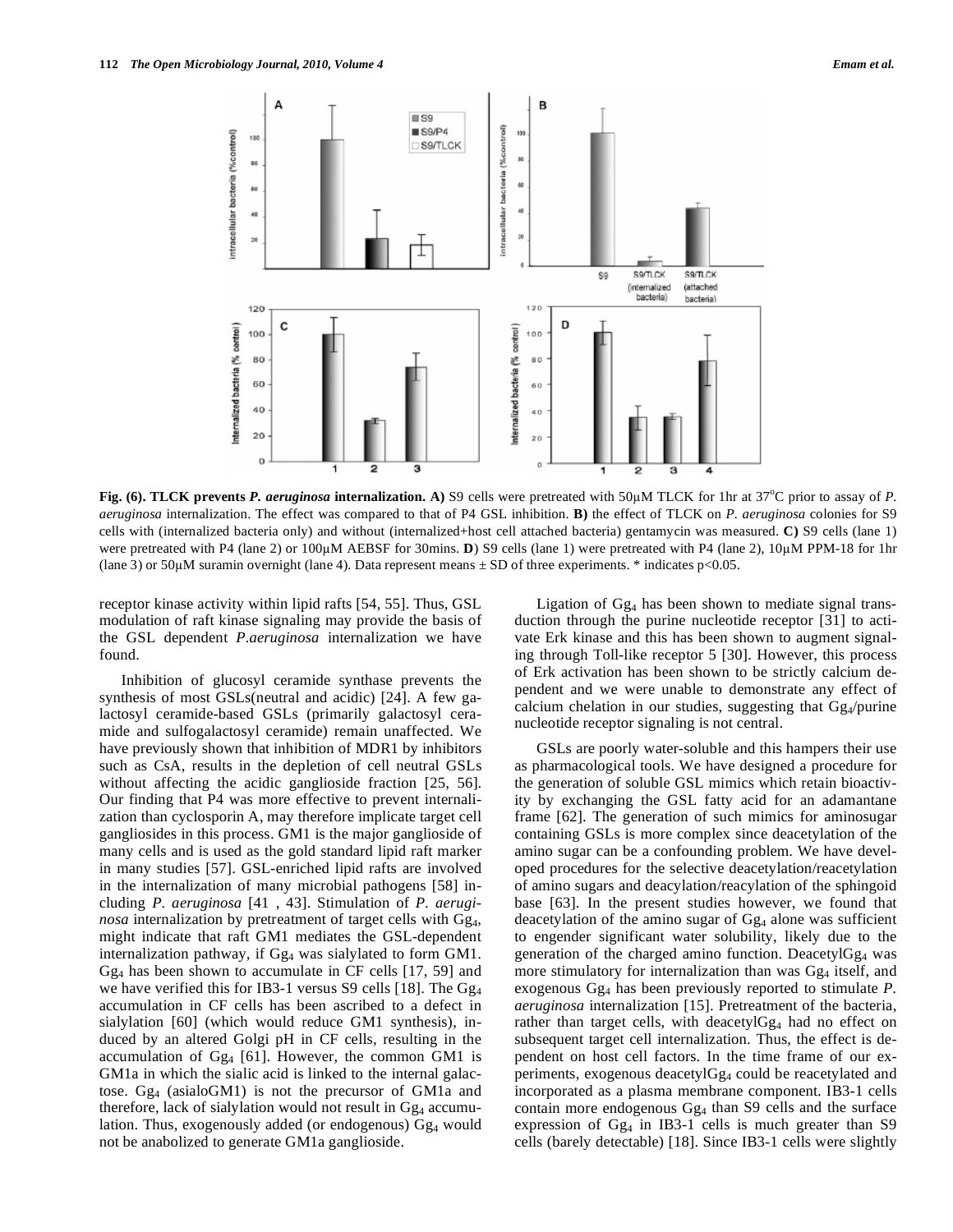less susceptible to *P. aeruginosa* internalization, a direct role for endogenous  $Gg_4$  is unlikely.

 The role of cell internalization in clinical *P. aeruginosa* pathology, particularly in cystic fibrosis, remains controversial. Defective binding and internalization in CFTR deficient cells may reduce apoptosis to promote inflammation in CF [9]. However, *P. aeruginosa* host cell binding can be independent of CFTR surface expression [18, 64]. Despite the significantly increased Gg<sub>4</sub> content of IB3-1 compared to S9 cells [18], GSL dependent *P. aeruginosa* internalization was not significantly different from S9 cells. Although our studies only define a virulence mechanism of *P. aeruginosa,*  rather than, as yet, provide insight into the pathology of this infection in cystic fibrosis, inhibition of epithelial cell GSL synthesis (by an inhibitor of glucosyl ceramide synthase similar in action to P4) results in the loss of *P. aeruginosa*  induced inflammation [65].

 Our studies infer a greater importance of gangliosides in *P. aeruginosa* internalization and inhibition of endogenous GSL synthesis compromised the stimulatory effect of exogenous deacetylGg4. This would be consistent with a role for endogenous GM3 ganglioside in src signaling and *P. aeruginosa* internalization. Src family kinases bind the GSLs, sulfogalactosyl ceramide and GM3 ganglioside *in vitro* [66].  $GM3/src$  provides a potential target for deacetyl $Gg<sub>4</sub>$  stimulation of *P. aeruginosa* internalization. However, our *in vitro* binding assay showed deacetyl $Gg_4$  bound to several GSLs, but not GM3 ganglioside. (Thus, deacetylGg<sub>4</sub>-GSL binding is not charge dependent.) This previously unreported [67] carbohydrate-carbohydrate interaction with GM1, could implicate GM1 in the deacetylGg<sub>4</sub> stimulation mechanism. Src kinases are associated with cholesterol/GSL enriched lipid rafts, marked by the presence of GM1 ganglioside. Src kinase activity regulates caveolin1-mediated caveolar endocytosis [68] and decreasing caveolin-1 decreases *P. aeruginosa* internalization [8]. The stimulation of internalization by exogenous Gg4 could be mediated *via* GM1 modulation of receptor kinase activity [55, 69] within lipid rafts required for internalization [46].

#### **Serine Protease Activity**

 The protective effect of TLCK against binding may relate to early studies showing trypsin increased *P. aeruginosa* buccal cell attachment [70]. However, AEBSF was ineffective, although this serine protease inhibitor prevents protozoan host cell invasion [71]. The protective effect of TLCK may thus be due to the additional inhibition of plasmin.

 The type 1 plasma membrane protein, gp140 and its plasmin cleavage product, p80, are the major epithelial substrates for src family kinases [72] and are expressed in IB3-1 and S9 cells(in progress). Proteolytic cleavage of gp140 and src mediated tyrosine phosphorylation correlate with cell monolayer [72], and such wounding predisposes to *P. aeruginosa* infection [73] and internalization [74]. TLCK prevents gp140 cleavage and suramin increases gp140/p80 phosphorylation [72]. The molecular basis of *P. aeruginosa*  host cell binding remains unclear [18] but gp140 provides an attractive candidate. Gp140 ligation induces clustering within lipid rafts [75] necessary for GM1 involved, srcmediated phosphorylation and signaling to alter cell adhesion. GM1 binding by exogenous  $Gg<sub>4</sub>$  could modulate this pathway.

 The TLCK protective effect could also result from inhibitory action on NFKB. Our demonstration that the NFKB inhibitor PPM-18, prevented internalization and that TLCK prevented target cell binding as well as internalization, suggest both these activities could be involved. NFKB activation is observed within 0.25-1hr of *P. aeruginosa* exposure [76], which would be in the preincubation time-frame we used for TLCK and PPM-18, but longer could be required for the phenotypic response.

 A model of *P. aeruginosa* host cell binding and internalization, consistent with our findings would include: 1) exogenous GSL modulation of GSL-dependent src family kinase activity within lipid rafts, 2) a serine protease sensitive protein (gp140?) required for *P. aeruginosa* host-cell binding and 3) kinase-mediated tyrosine phosphorylation cascade to activate NFKB dependent *P. aeruginosa* host-cell invasion.

 *P. aeruginosa* internalization has been proposed as an important feature of pathogenesis since this induces target cell apoptosis to facilitate clearing of the organism, which is defective in the absence of functional CFTR [9]. Without clearance, epithelial cell synthesis of inflammatory mediators is upregulated to exacerbate pathology. We suggest GSL mediated manipulation of internalization may influence the pathology of *P. aeruginosa* infection.

# **ACKNOWLEDGEMENTS**

 This work was supported by the BREATHE program of the Canadian Cystic Fibrosis Foundation.

# **ABBREVIATIONS**

| <b>GSLs</b> | $\equiv$ | <b>Glycosphingolipids</b>               |
|-------------|----------|-----------------------------------------|
| <b>CF</b>   | $=$      | Cystic fibrosis                         |
| <b>CFTR</b> | $\equiv$ | Cystic fibrosis transmembrane regulator |
| T4P         | $=$      | Type IV pili                            |
| $TLCK =$    |          | Tosyl lysyl chloro ketone               |

# **REFERENCES**

- [1] Davies JC. Pseudomonas aeruginosa in cystic fibrosis: pathogenesis and persistence. Paediatr Respir Rev 2002; 3: 128-34.
- [2] Mattick JS. Type IV pili and twitching motility. Annu Rev Microbiol 2002; 56: 289-314.
- [3] Giltner CL, van Schaik EJ, Audette GF, *et al*. The Pseudomonas aeruginosa type IV pilin receptor binding domain functions as an adhesin for both biotic and abiotic surfaces. Mol Microbiol 2006; 59: 1083-96.
- [4] Chiang P, Burrows LL. Biofilm formation by hyperpiliated mutants of Pseudomonas aeruginosa. J Bacteriol 2003; 185: 2374-8.
- [5] Gibson RL, Burns JL, Ramsey BW. Pathophysiology and management of pulmonary infections in cystic fibrosis. Am J Respir Crit Care Med 2003; 168: 918-51.
- [6] Kono M, Takashima S, Liu H, *et al*. Molecular cloning and functional expression of a fifth-type alpha 2,3-sialyltransferase (mST3Gal V: GM3 synthase). Biochem Biophys Res Commun 1998; 253: 170-5.
- [7] Plotkowski MC, Saliba AM, Pereira SH, Cervante MP, Bajolet-Laudinat O. Pseudomonas aeruginosa selective adherence to and entry into human endothelial cells. Infect Immun 1994; 62: 5456- 63.
- [8] Bajmoczi M, Gadjeva M, Alper SL, Pier G, Golan DE. Cystic fibrosis transmembrane conductance regulator and caveolin-1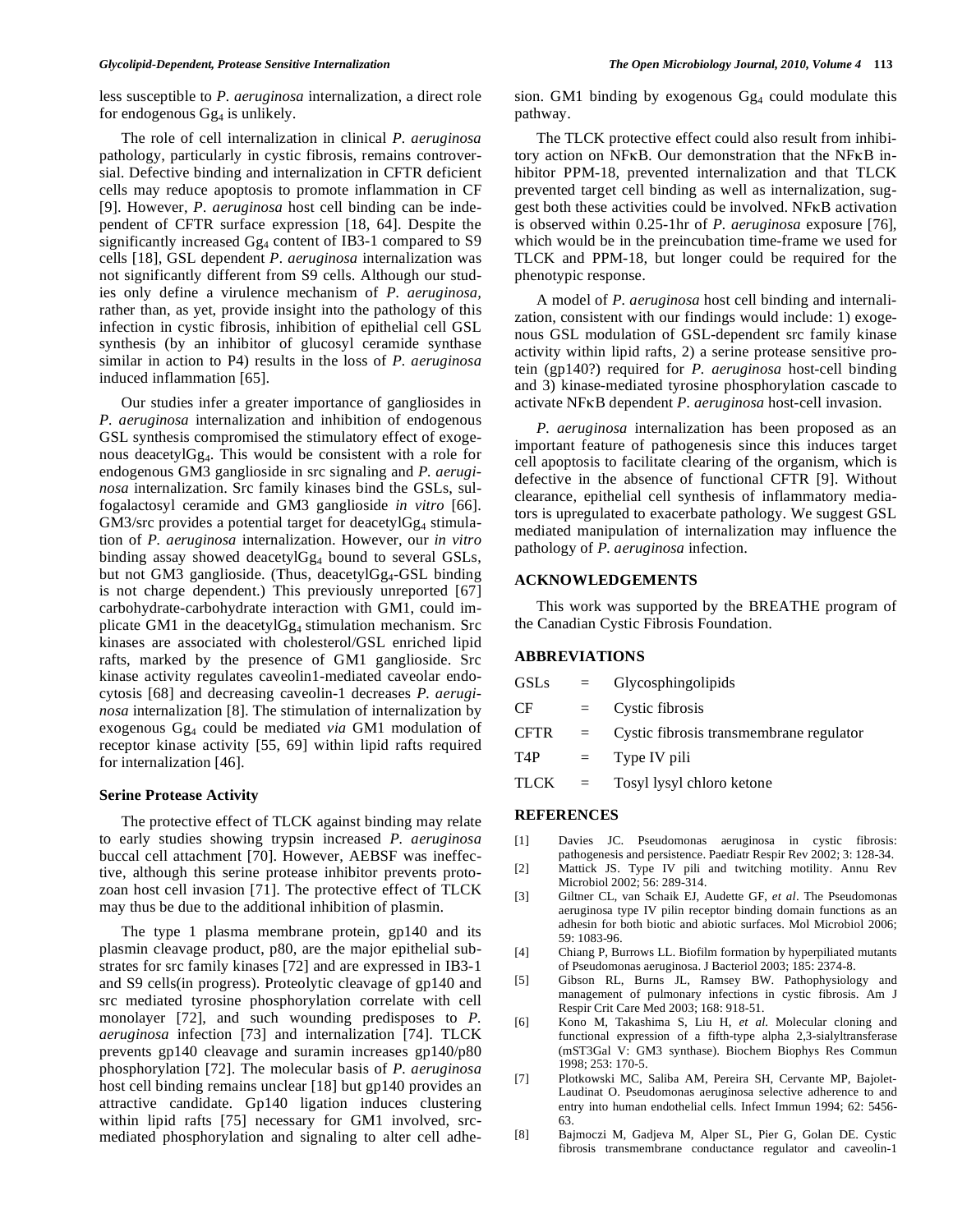regulate epithelial cell internalization of Pseudomonas aeruginosa. Am J Physiol Cell Physiol 2009; 297: C263-77

- [9] Cannon CL, Kowalski MP, Stopak KS, Pier GB. Pseudomonas aeruginosa-induced apoptosis is defective in respiratory epithelial cells expressing mutant cystic fibrosis transmembrane conductance regulator. Am J Respir Cell Mol Biol 2003; 29: 188-97.
- [10] Krivan HC, Roberts DD, Ginsburg V. Many pulmonary pathogenic bacteria bind specifically to the carbohydrate sequence GalNAcß1- 4 Gal found in some glycolipids. Proc Natl Acad Sci USA 1988; 85: 6157-61.
- [11] Krivan HC, Ginsburg V, Roberts DD. *Pseudomonas aeruginosa* and *Pseudomonas cepacia* isolated from cystic fibrosis patients bind specifically to gangliotetraosylceramide (asialo GM1) and gangliotriaosylceramide (asialo GM2). Arch Biochem Biophys 1988; 260: 493-6.
- [12] Davies J, Dewar A, Bush A, *et al*. Reduction in the adherence of Pseudomonas aeruginosa to native cystic fibrosis epithelium with anti-asialoGM1 antibody and neuraminidase inhibition. Eur Respir J 1999; 13: 565-70.
- [13] De Bentzmann S, Roger P, Dupuit F, *et al*. Asialo GM1 is a receptor for *Pseudomonas aeruginosa* adherence to regenerating respiratory epithelial cells. Infect Immun 1996; 64: 1582-8.
- [14] Baker N, Hansson GC, Leffler H, Riise G, Svanborg-Edën C. Glycosphingolipid receptors for *Pseudomonas aeruginosa*. Infect Immun 1990; 58: 2361-6.
- [15] Comolli JC, Waite LL, Mostov KE, Engel JN. Pili binding to asialo-GM1 on epithelial cells can mediate cytotoxicity or bacterial internalization by *Pseudomonase aeruginosa*. Infect Immun 1999; 67: 3207-14.
- [16] Hazlett LD, Masinick S, Barrett R, Rosol K. Evidence for Asialo GM1 as a corneal glycolipid receptor for *Pseudomonas aeruginosa* adhesion. Infect Immun 1993; 61: 5164-73.
- [17] Saiman L, Prince A. *Pseudomonas aeruginosa* pili bind to asialoGM1 which is increased on the surface of cystic fibrosis epithelial cells. J Clin Invest 1993; 92: 1875-80.
- [18] Emam A, Yu A, Park H-J, *et al*. Laboratory and clinical *Pseudomonas aeruginosa* strains do not bind glycosphingolipids *in vitro* or during type IV pili-mediated initial host cell attachment. Microbiol 2006; 152: 2789-99.
- [19] Evans DJ, Kuo TC, Kwong M, Van R, Fleiszig SM. Mutation of csk, encoding the C-terminal Src kinase, reduces Pseudomonas aeruginosa internalization by mammalian cells and enhances bacterial cytotoxicity. Microb Pathog 2002; 33: 135-43.
- [20] Kannan S, Audet A, Knittel J, Mullegama S, Gao GF, Wu M. Src kinase Lyn is crucial for Pseudomonas aeruginosa internalization into lung cells. Eur J Immunol 2006; 36: 1739-52.
- [21] Esen M, Grassme H, Riethmuller J, Riehle A, Fassbender K, Gulbins E. Invasion of human epithelial cells by Pseudomonas aeruginosa involves src-like tyrosine kinases p60Src and p59Fyn. Infect Immun 2001; 69: 281-7.
- [22] Frost LS, Paranchych W. Composition and molecular weight of pili purified from Pseudomonas aeruginosa K. J Bacteriol 1977; 131: 259-69.
- [23] De Rosa M, Park HJ, Mylvaganum M, *et al*. The medium is the message: Glycosphingolipids and their soluble analogues. Biochim Biophys Acta 2008; 1780(3): 347-52.
- [24] Lee L, Abe A, Shayman JA. Improved inhibitors of glucosylceramide synthase. J Biol Chem 1999; 274: 14662-9.
- [25] De Rosa MF, Sillence D, Ackerley C, Lingwood C. Role of Multiple Drug Resistance Protein 1 in neutral but not acidic glycosphingolipid biosynthesis. J Biol Chem 2004; 279 : 7867-76.
- [26] Lingwood CA, Nutikka A. A novel chemical procedure for the selective removal of nonreducing terminal *N*-acetyl residues from glycolipids. Anal Biochem 1994; 217: 119-23.
- [27] Altier C. Genetic and environmental control of salmonella invasion. J Microbiol 2005; 43 Spec No: 85-92.
- [28] Nhieu GT, Enninga J, Sansonetti P, Grompone G. Tyrosine kinase signaling and type III effectors orchestrating Shigella invasion. Curr Opin Microbiol 2005; 8: 16-20.
- [29] Ogushi K, Wada A, Niidome T, *et al*. Gangliosides act as coreceptors for Salmonella enteritidis FliC and promote FliC induction of human beta-defensin-2 expression in Caco-2 cells. J Biol Chem 2004; 279: 12213-9.
- [30] McNamara N, Gallup M, Sucher A, Maltseva I, McKemy D, Basbaum C. AsialoGM1 and TLR5 cooperate in flagellin-induced

nucleotide signaling to activate Erk1/2. Am J Respir Cell Mol Biol 2006; 34: 653-60.

- [31] McNamara N, Khong A, McKemy D, *et al*. ATP transduces signals from ASGM1, a glycolipid that functions as a bacterial receptor. Proc Natl Acad Sci USA 2001; 98: 9086-91.
- [32] Alberdi A, Jimenez-Ortiz V, Sosa MA. The calcium chelator BAPTA affects the binding of assembly protein AP-2 to membranes. Biocell 2001; 25: 167-72.
- [33] Mellits KH, Hay RT, Goodbourn S. Proteolytic degradation of MAD3 (I kappa B alpha) and enhanced processing of the NF-kappa B precursor p105 are obligatory steps in the activation of NF-kappa B. Nucleic Acids Res 1993; 21: 5059-66.
- [34] Yu SM, Wu JF, Lin TL, Kuo SC. Inhibition of nitric oxide synthase expression by PPM-18, a novel anti-inflammatory agent, *in vitro* and *in vivo*. Biochem J 1997; 328: 363-9.
- [35] McCain DF, Wu L, Nickel P, *et al*. Suramin derivatives as inhibitors and activators of protein-tyrosine phosphatases. J Biol Chem 2004; 279: 14713-25.
- [36] Bachmann A, Russ U, Quast U. Potent inhibition of the CFTR chloride channel by suramin. Naunyn Schmiedebergs Arch Pharmacol 1999; 360: 473-6.
- [37] Cadene M, Duranton J, North A, Si-Tahar M, Chignard M, Bieth JG. Inhibition of neutrophil serine proteinases by suramin. J Biol Chem 1997; 272: 9950-5.
- [38] Fleiszig SM, Zaidi TS, Fletcher EL, Preston MJ, Pier GB. Pseudomonas aeruginosa invades corneal epithelial cells during experimental infection. Infect Immun 1994; 62: 3485-93.
- [39] Plotkowski MC, Meirelles MN. Concomitant endosomephagosome fusion and lysis of endosomal membranes account for Pseudomonas aeruginosa survival in human endothelial cells. J Submicrosc Cytol Pathol 1997; 29: 229-37.
- [40] Kadurugamuwa JL, Beveridge TJ. Natural release of virulence factors in membrane vesicles by Pseudomonas aeruginosa and the effect of aminoglycoside antibiotics on their release. J Antimicrob Chemother 1997; 40: 615-21.
- [41] Yamamoto N, Petroll MW, Cavanagh HD, Jester JV. Internalization of Pseudomonas aeruginosa is mediated by lipid rafts in contact lens-wearing rabbit and cultured human corneal epithelial cells. Invest Ophthalmol Vis Sci 2005; 46: 1348-55.
- [42] Pielage JF, Powell KR, Kalman D, Engel JN. RNAi screen reveals an Abl kinase-dependent host cell pathway involved in Pseudomonas aeruginosa internalization. PLoS Pathog 2008; 4: e1000031.
- [43] Zaas DW, Duncan MJ, Li G, Wright JR, Abraham SN. Pseudomonas invasion of type I pneumocytes is dependent on the expression and phosphorylation of caveolin-2. J Biol Chem 2005; 280: 4864-72.
- [44] Dykstra ML, Cherukuri A, Pierce SK. Floating the raft hypothesis for immune receptors: access to rafts controls receptor signaling and trafficking. Traffic 2001; 2: 160-6.
- [45] Kowalski MP, Dubouix-Bourandy A, Bajmoczi M, *et al*. Host resistance to lung infection mediated by major vault protein in epithelial cells. Science 2007 ;317: 130-2.
- [46] Zaidi T, Bajmoczi M, Zaidi T, Golan DE, Pier GB. Disruption of CFTR-dependent lipid rafts reduces bacterial levels and corneal disease in a murine model of Pseudomonas aeruginosa keratitis. Invest Ophthalmol Vis Sci 2008; 49: 1000-9.
- [47] Iwabuchi K, Yamamura S, Prinetti A, Handa K, Hakomori S. GM<sub>3</sub>enriched microdomain involved in cell adhesion and signal transduction through carbohydrate-carbohydrate interaction in mouse melanoma B16 cells. J Biol Chem 1998; 273: 9130-8.
- [48] Iwabuchi K, Handa K, Hakomori S. Separation of "glycosphingolipid signaling domain" from caveolin-containing membrane fraction in mouse melanoma B16 cells and its role in cell adhesion coupled with signaling. J Biol Chem 1998; 273: 33766-73.
- [49] Toledo MS, Suzuki E, Handa K, Hakomori S. Cell growth regulation through GM3-enriched microdomain (glycosynapse) in human lung embryonal fibroblast WI38 and its oncogenic transformant VA13. J Biol Chem 2004; 279: 34655-64.
- [50] Prinetti A, Iwabuchi K, Hakomori S. Glycosphingolipid-enriched signaling domain in mouse neuroblastoma Neuro2a cells. Mechanism of ganglioside-dependent neuritogenesis. J Biol Chem 1999; 274: 20916-24.
- [51] Iwabuchi K, Zhang Y, Handa K, Withers DA, Sinay P, Hakomori S. Reconstitution of membranes simulating "glycosignaling